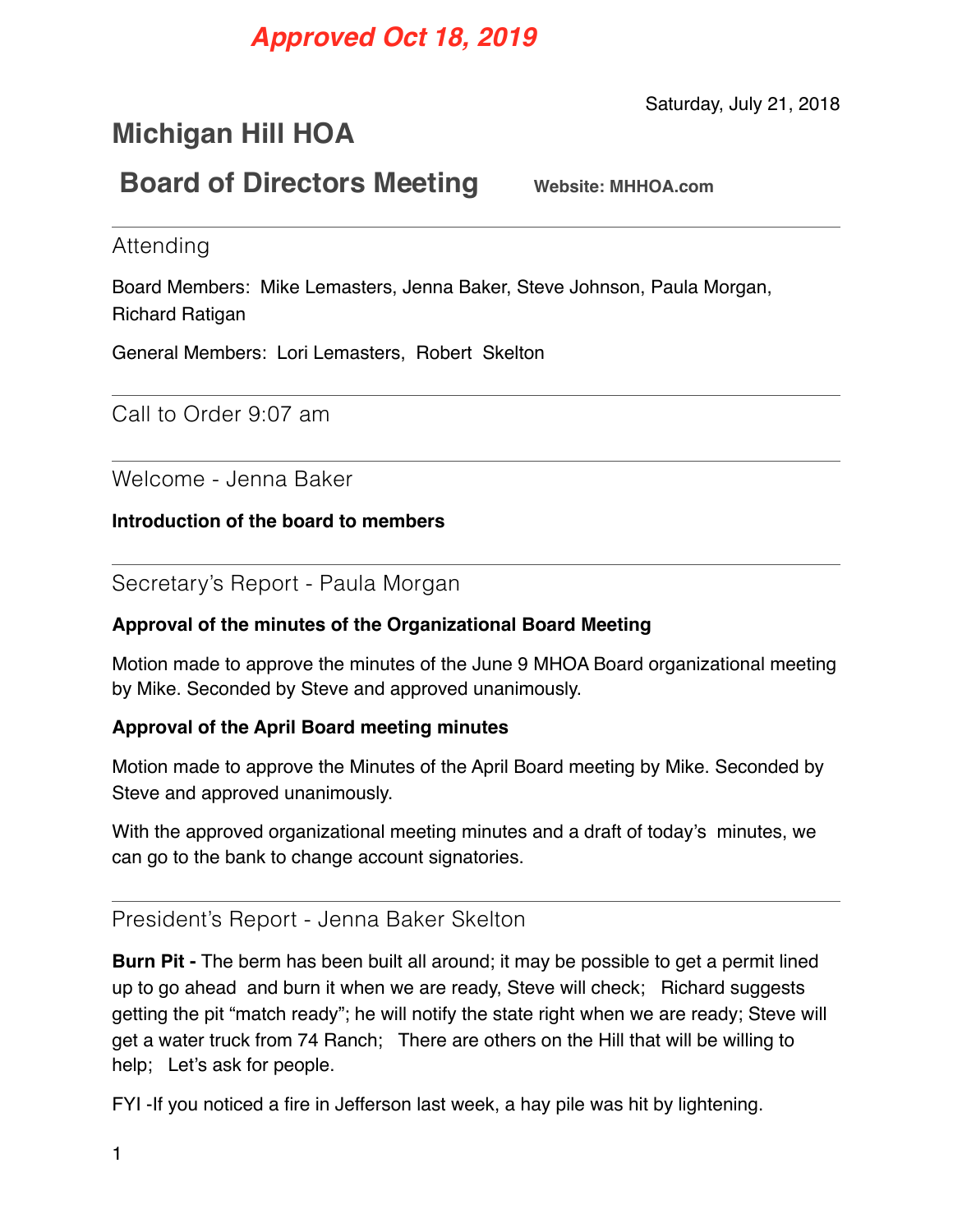### Vice President's Report - Mike Lemasters

**ACC Activity -** Steve has put in for a roof and was approved.

There have been no responses from most of the others on the list from the annual meeting:

Coburn, Lot 76, unapproved structured; he is supposed to be getting permits; Mike will contact

Wall/Whigham, Lot 217 - partial shed was to be torn down and removed, there are fines levied against this property; Steve says the shed is down but the junk is still there. If it is cleaned up we will stop levying additional fines. Mike will send a letter to these owners.

Crosby Lot 103 - unapproved shed, trash, no roofing; county is involved; Mike has seen some work being done; Mike will contact county;

FYI - Mike mentioned that there is a large barn frame structure that can be seen high up near the top of Michigan Hill and heard that it was built without a permit. It is NOT within Michigan Hill Subdivision.

**Road Signs** Mike and Richard drove around, Mike and Lori went around, too. There are 9 signs and 2 posts to replace. The County will install and bill us.

Treasurer's Report- Steve Johnson

#### **Account Balances and Expenditures**

savings \$82061.16

checking \$1771.28

outstanding expenses to be paid - culvert work, burn pit berm work; grading to be done once it rains enough

4 people have not paid dues; leans will be applied in Oct; one property is behind by 3 years; if we send to lawyer we don't do anything further

**Recovery of costs from CenturyLink** Steve has sent a proposal, \$5600 with materials and labor itemized; has not heard from them. He has the county permit number, which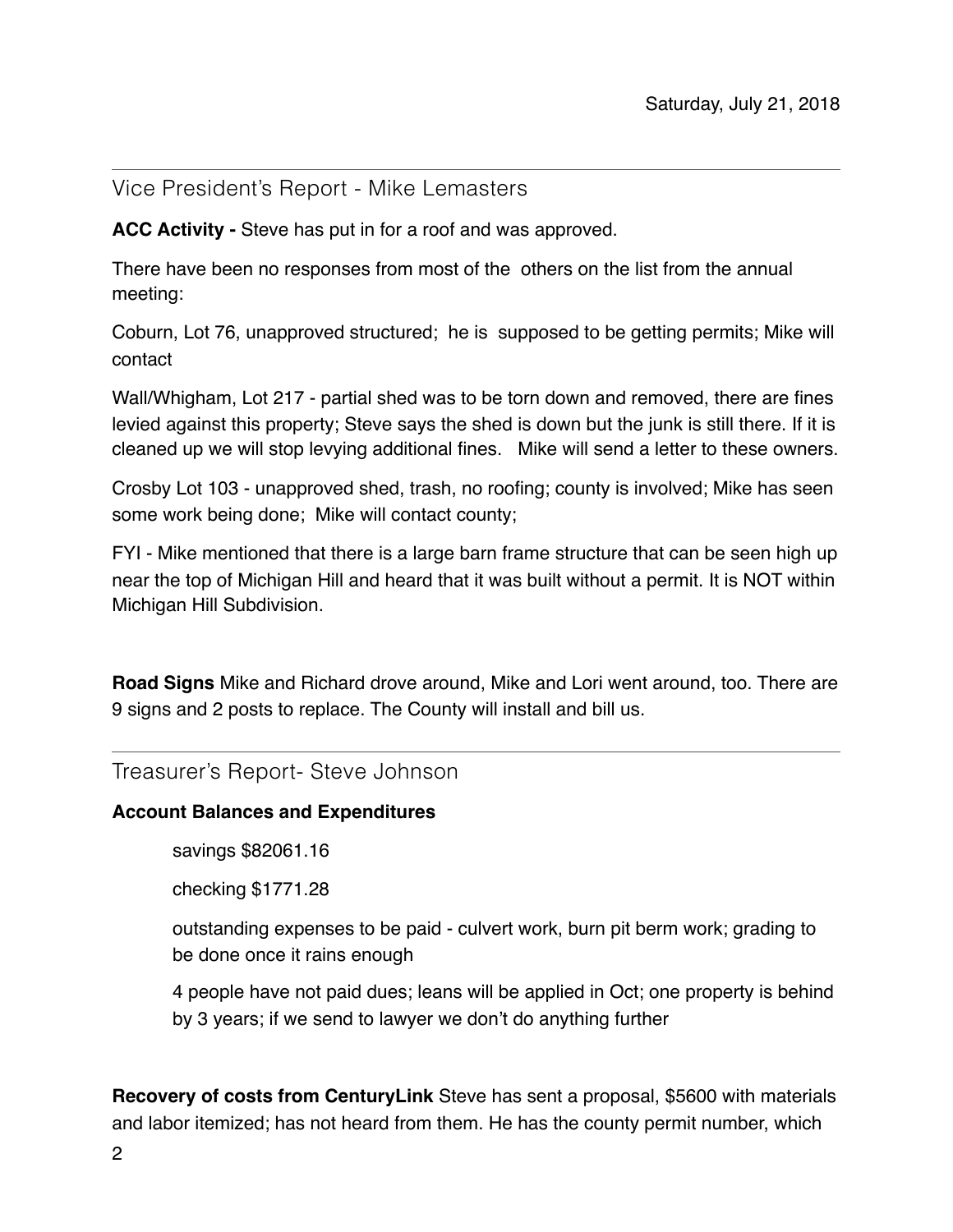Saturday, July 21, 2018

should still be open. We have already started some of the work. Mike says we should mail a hardcopy letter to CenturyLink and County; Steve has photos. Steve and Jenna will do a letter. Target date to send by Aug 15.

Mike called CenturyLink - they are saying end of October to turn on the new internet. There are many different stories about reasons for the delay, just depends on who you ask. One is that there was a problem with splices and rework needed.

## Report of the At-Large - Richard Ratigan

**Road Maintenance Activity -** half way done with culverts; Mike would like to see the ends of the culverts marked. There was a discussion about ways to mark the culverts to try to keep them from being run over and collapsed.

Grading: Steve wants the grader to stop before the culverts and then pull away to avoid having gravel and dirt getting pushed too close to the culvert openings.

We have not had enough rain yet to really address the washboard issues.

at Michigan Hill Rd and Red Hill, there are some trees that need to be cut back before it snows; perhaps we need to have a look at other trouble spots where trees can create drifts.

We need more money for culverts in the budget next year.

**Pond -** done, filled and stocked;

**Weed Control -** has been doing some work on thistles, there is lots more to do

#### Old Business

#### **Snow plowing -** More drivers needed

Rob Skelton has offered to take this on. We also have Patrick and his wife.

The blue Dodge has recently been serviced. Patrick will look at the white truck. He is a good mechanic.

Opening Drifts: The HOA did approve to buy a machine 2 years ago, but the hunt is still on for a good deal on the right equipment. Steve has a contact in Texas that has 2013 Skidster diesel for \$35K, 160 hrs on it (it's like a big Bobcat) This is a good price,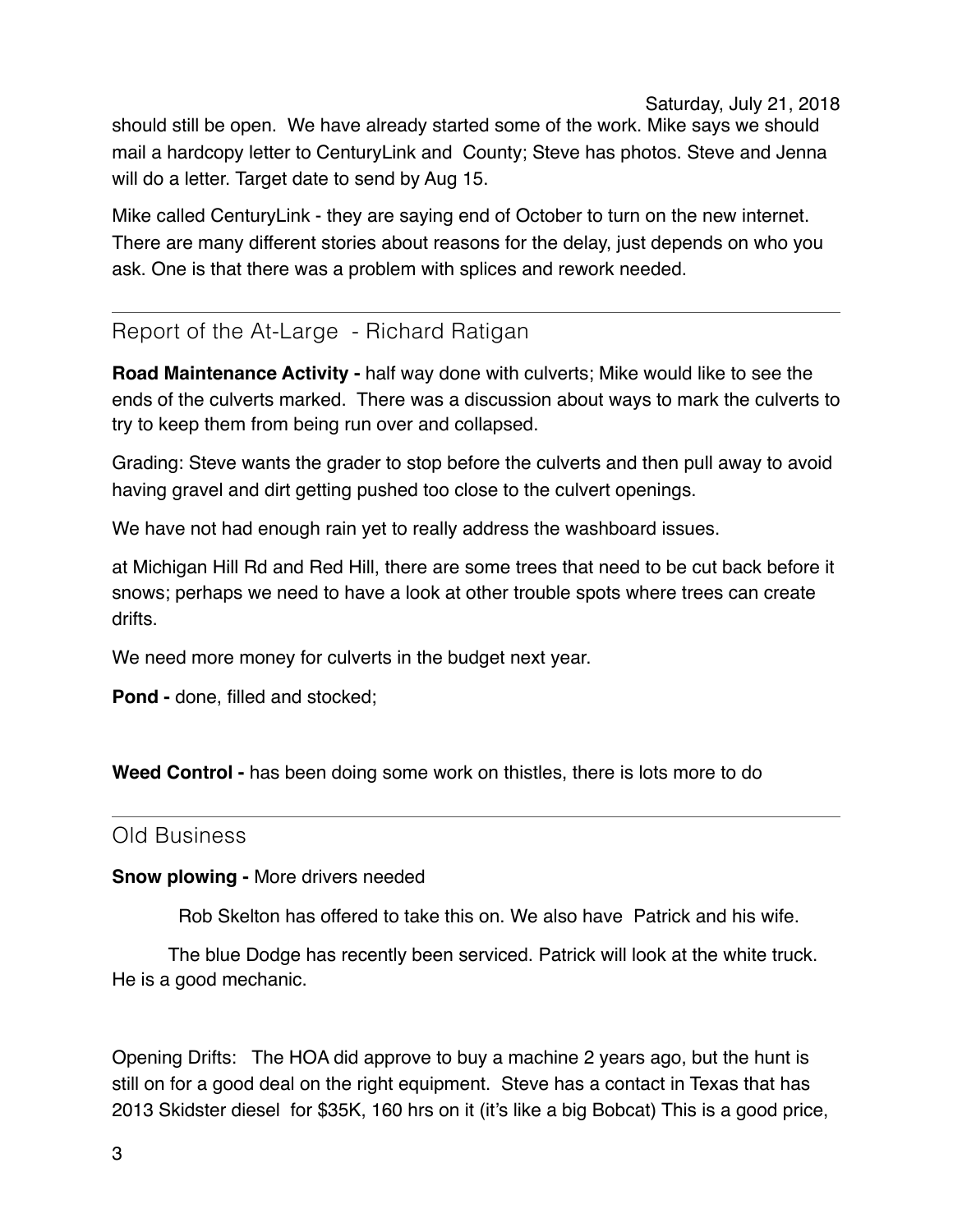Saturday, July 21, 2018

but do we really need to own a piece of equipment to do this? Walt will do it and is willing to respond within a couple of days to come over and clear drifts. There is Brian in Jefferson Heights. Also, Jared the firefighter has a Skidster.and we have Patrick and others who can run a Skidster. Rob Skelton is willing to learn, and also will learn to run the grader.

Richard thinks that if we buy another machine, we should have a shed to store it as well as the grader and plow trucks. Steve suggests building a large quonset-type building at the burn pit. Rob has volunteered to look into options and do a proposal with alternatives. This will have to wait until annual meeting to approve, but we start the process.

Leon has a loader and is willing to park his over here, and will do it for a price, but the loader is bigger than we need.

Steve suggests that we also need to plan to put in a barrier to keep people from driving in and getting stuck in the drifts. He would like to be able to put something across the road. There was some discussion on this, but no decision.

There was further discussion on mowing our ditch along Georgia Pass Lookout, as well as the lot 167 so we can build snow break. Mike will contact the owner of lot 167 to see if we can get permission to mow as needed.

**Other facilities:** Pond Shelter - Steve will have a quote by the next meeting in Oct. We would like to put this in the budget in January if it looks like we can do it.

## New Business

**Audit of the MHHOA Accounts -** need and independent auditor; has been about 5 years; let's budget for next year, get a cost estimate by next meeting; shoot for doing it in May 2019

**Pond Stocking and Fishing Rules** - over 16 wait until Labor Day to keep any. Limit 2 for under 16 before Labor Day, The rules are posted on the sign at the pond but perhaps we need this on the website?

Somebody cut the wire at the pond that is across the road to keep people from driving around. We need a post in the road that looks like it can't be moved. Richard, Rob and Mike will address this today

**Parking on the subdivision roads -** Board members and others are concerned about people parking and camping in trailers that are parked on the road. This has happened for a least one weekend in summer of 2017 and 2018. The location is Lot ??? Steve